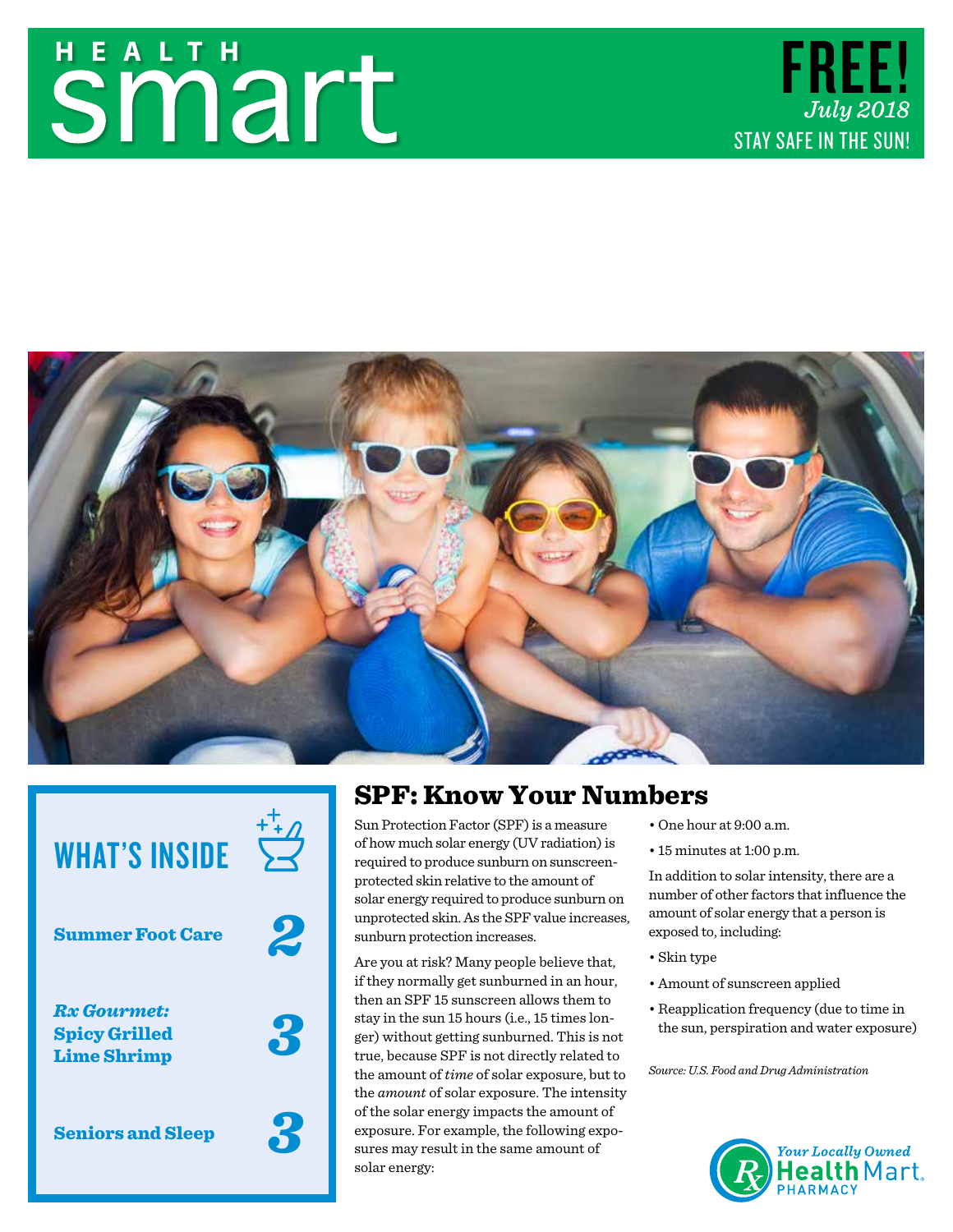

## Treating Insect Bites and Stings — These Tips Can Help

If someone receives a large number of bee stings, if the stings are in the mouth or throat, or if a person experiences shortness of breath or throat swelling after any insect bite or sting, call 911 for emergency assistance. Otherwise, follow these suggestions:

- Quickly remove any part of a bee stinger left in the skin.
- Cleanse the area with soap and water.
- In the case of a tick bite, use caution removing the tick

from under the skin so that no part of the tick body is left there.

- Apply ice to the area to relieve pain.
- Over-the-counter pain relievers such as acetaminophen or ibuprofen can be used.
- Seek medical care if pain, redness or swelling worsen.

*Source:* Journal of the American Medical Association

## Kids' Health Update

Let's Make Summer Treats!

Kids need extra energy for heading to the local swimming pool, playing sports or running around outside with friends in the summer. Fuel them with high-energy carbohydrates from whole grains, fruits, vegetables and dairy foods. Pack a bag with bagels, bananas, apples, string cheese, yogurt cups, juice boxes and low-fat milk for eating on the run.

For healthy and fun eating throughout the day, fill an insulated bag with highenergy snacks. Use frozen

juice boxes, water bottles or reusable gel packs to keep items cold. Include crackers and cheese, peanut butter and jelly sandwiches, trail mix, containers of cut fruit, and sliced vegetables with dip.

Hydration is important, too. Kids need at least six 8-ounce cups of water per day. Add another 8 ounces for every half hour of strenuous activity.

*Source: Academy of Nutrition and Dietetics*



## Summer Foot Care

Take Precautions — and Enjoy the Fun!

Taking care of your feet this summer means you'll be able to enjoy all that the season has to offer. These tips can help.

- Limit walking barefoot, as it exposes feet to sunburn as well as plantar warts, athlete's foot, ringworm and other infections. It also increases the risk of injury to your feet.
- Wear shoes or flip-flops around the pool, to the beach and in the locker room.
- Apply sunscreen all over your feet, especially the tops and fronts of ankles, and reapply it after you've been in the water.
- Some activities at the beach, lake or river may require different types of footwear, so be sure to ask the contact at each activity if specific shoes are needed. To be safe, always pack an extra pair of sneakers or protective water shoes. If your shoes will be getting wet, they should be dried out completely before your next wearing to prevent bacteria or fungus from growing.

*Source: American Podiatric Medical Association*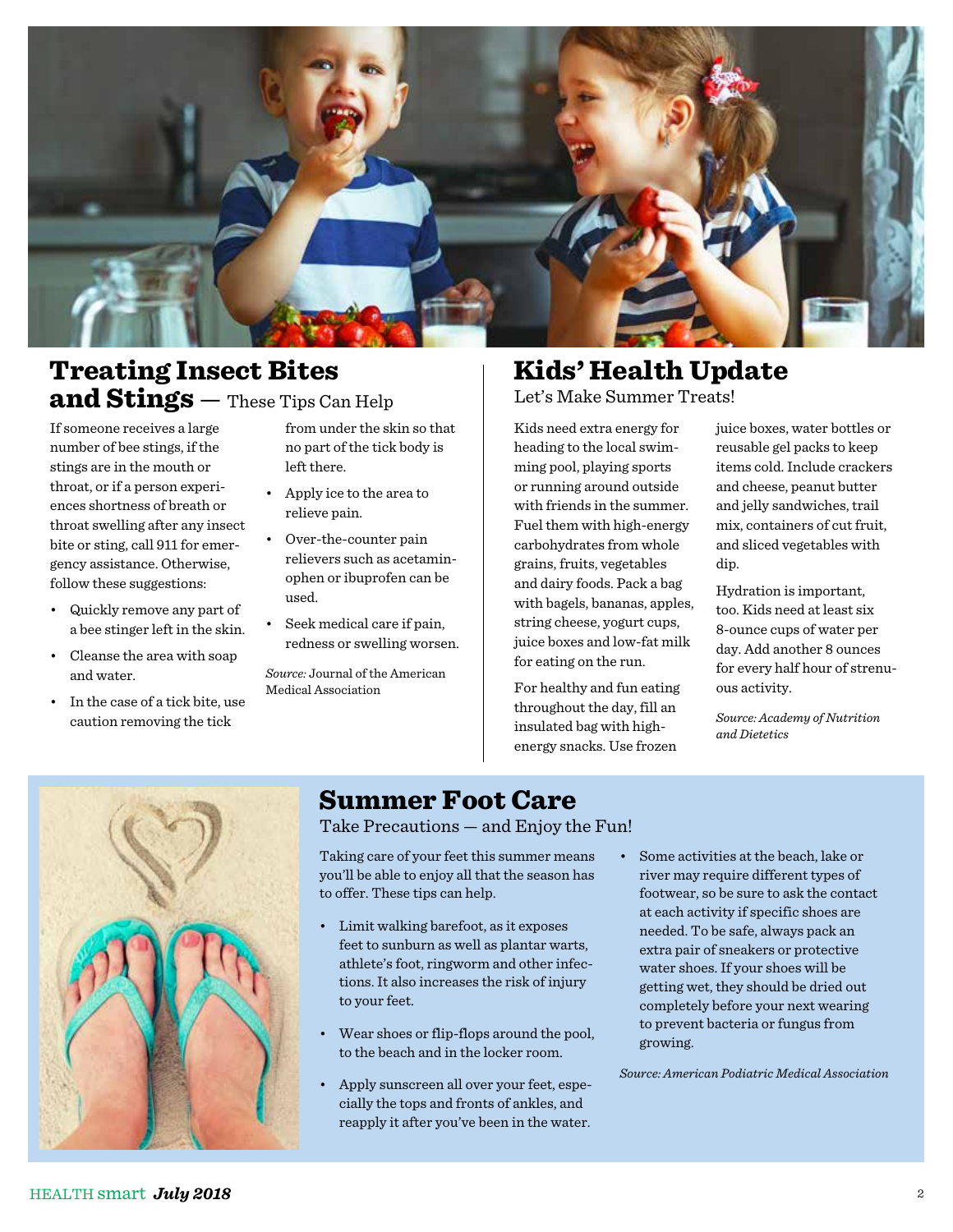#### Rx Gourmet

Your Prescription for Healthy Eating *Heart Healthy, Diabetes Friendly — and Delicious!*

The pairing of citrus and shrimp has always been a fabulous culinary combination, but when you add a few spices to the mix, you take the flavor experience to a whole new level.

Serve these spicy little gems as an appetizer or pair them, for a regular meal, with a salad or stir-fried vegetables and cilantro rice pilaf. Another favorite is to use them in soft flour-tortilla tacos with the addition of avocado salsa or cilantro.

#### **Spicy Grilled Lime Shrimp**

*Serves 4*

#### **Ingredients:**

1/2 teaspoon fresh lime zest 1/4 to 1/2 teaspoon cumin 1/2 teaspoon dried oregano 1/2 teaspoon salt 1/2 teaspoon pepper 2 tablespoons olive oil

2 to 3 tablespoons freshsqueezed lime juice 3 cloves garlic, minced 1 pound shelled, deveined, uncooked shrimp\*



Mix together the first eight ingredients in a bowl. Add the prepared shrimp and toss to coat. Let the shrimp stand at room temperature for 10 minutes to marinate. Remove shrimp from marinade and thread on metal skewers; reserve marinade. Place skewered shrimp on grill over medium heat. Cook 3 to 7 minutes or until shrimp turn pink, turning once and brushing with marinade occasionally.

\*You can leave the tail on for easier handling when eating with hands or remove shells if using in tacos or serving with side dishes. Also, if using wooden skewers, make sure to soak them first, as they will burn easily.

Per Serving: 188 Calories; 9g Fat (42.9% calories from fat); 1g Saturated Fat; 23g Protein; 3g Carbohydrate; trace Dietary Fiber; 173mg Cholesterol; 435mg Sodium. Exchanges: 0 Grain (Starch); 3 Lean Meat; 0 Vegetable; 0 Fruit; 1 1/2 Fat.

*Recipe is low fat, low calorie, diabetic friendly and gluten free.* 

*Recipe courtesy of LowFatLifestyle.com. Visit them for more free recipes and healthy-cooking tips.*



#### Senior Health Update Seniors and Sleep

As people get older, they tend to have a harder time falling asleep, and more trouble staying asleep, than they did when they were younger. It's a common misconception that sleep needs decline with age. In fact, research demonstrates that our sleep needs remain constant throughout adulthood.

So, what's keeping seniors awake? Changes in the patterns of our sleep occur as we age, and this may contribute to sleep problems. Sleep occurs in multiple stages, including dreamless periods of light and deep sleep and occasional periods of active dreaming (REM sleep). The sleep cycle is repeated several times during the night, and while total sleep time tends to remain constant, older people spend more time in the lighter stages of sleep than in deep sleep.

Talk with your doctor if you have insomnia symptoms and discuss any effects these symptoms may cause. Your doctor can help assess how serious a problem it is and what to do about it. In some cases, simply cutting back on caffeine and taking a short afternoon nap may help. More-serious cases of sleep disruption may require additional treatment.

*Source: National Sleep Foundation*